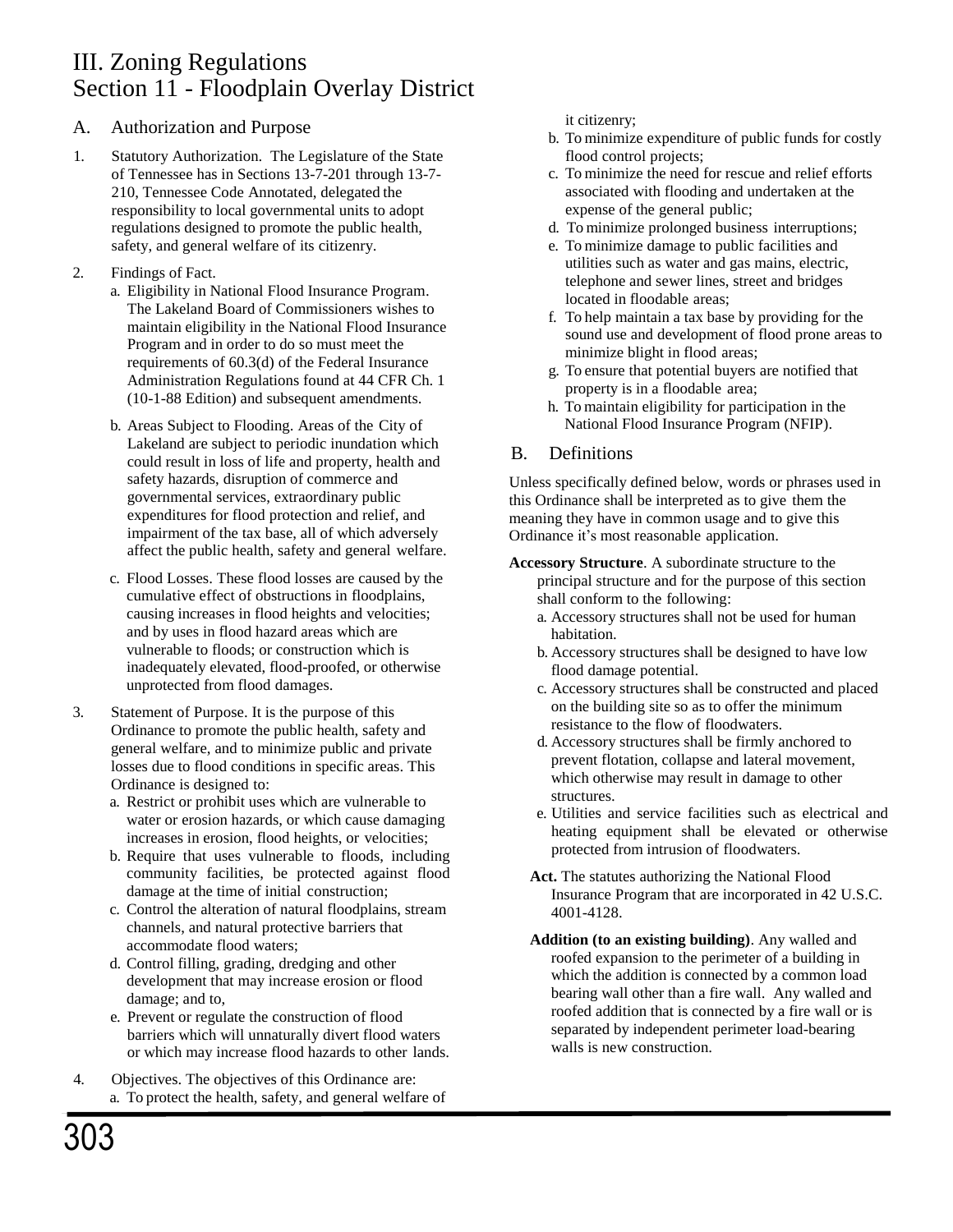**Appeal**. A request for a review of the City Engineer's interpretation of any provision of this Ordinance or a request for a variance to the Board of Appeals.

- **Area of Shallow Flooding**. A designated AO or AH Zone on a community's Flood Insurance Rate Map (FIRM) with one percent or greater annual chance of flooding to an average depth of one to three feet where a clearly defined channel does not exist, where the path of flooding is unpredictable and where velocity flow may be evident. Such flooding is characterized by ponding or sheet flow.
- **Area of Special Flood-Related Erosion Hazard**. Is the land within a community which is most likely to be subject to severe flood-related erosion losses. The area may be designated as Zone E on the flood hazard boundary map (FHBM). After the detailed evaluation of the special flood-related erosion hazard area in preparation for publication of the FIRM, Zone E may be further refined.
- **Area of Special Flood Hazard**. The land in the floodplain within a community subject to a one percent or greater chance of flooding in any given year. The area may be designated as Zone A on the FHBM. After detailed rate making has been completed in preparation for publication of the FIRM, Zone A usually is refined into Zones A, AO, AH, A1-30, AE or A99.
- **Base Flood**. Means the flood having a one percent chance of being equaled or exceeded in any given year. This term is also referred to as the 100-year flood or the one (1)-percent annual chance flood.
- **Basement.** That portion of a building having its floor subgrade (below ground level) on all sides.
- **Breakaway Wall**. A wall that is not part of the structural support of the building and is intended through its design and construction to collapse under specific lateral loading forces, without causing damage to the elevated portion of the building or supporting foundation system.
- **Building**. For purposes of this section, means any structure built for support, shelter, or enclosure for any occupancy or storage. (See "structure").
- **Development**. Any man-made change to improved or unimproved real estate, including but not limited to buildings or other structures, mining, dredging, filling, grading, paving, excavation or drilling operations, or storage of equipment or materials.
- **Elevated Building.** A non-basement building built to have the bottom of the lowest horizontal structure member of the elevated floor elevated above the

ground level by means of fill, solid foundation perimeter walls with openings sufficient to facilitate the unimpeded movement of floodwater pilings, columns (posts and piers) or shear walls adequately anchored so as not to impair the structural integrity of the building during a flood of up to the magnitude of the base flood.

- **Emergency Flood Insurance Program or Emergency Program**. The program as implemented on an emergency basis in accordance with Section 1336 of the Act. It is intended as a program to provide a first layer amount of insurance on all insurable structures before the effective date of the initial FIRM.
- **Erosion**. The process of the gradual wearing away of land masses. This peril is not per se covered under the Program.
- **Exception**. A waiver from the provisions of this Ordinance that relieves the applicant from the requirements of a rule, regulation, order or other determination made or issued pursuant to this Ordinance.
- **Existing Construction**. Means any structure for which the "start of construction" commenced before the effective date of the initial Floodplain Management Code or ordinance adopted by the community as a basis for that community's participation in the NFIP.
- **Existing Manufactured Home Park or Subdivision**. A manufactured home park or subdivision for which the construction of facilities for servicing the lots on which the manufactured homes are to be affixed (including, at a minimum, the installation of utilities, the construction of streets, and either final site grading or the pouring of concrete pads) is completed before the effective date of the Ordinance adopted by the community as a basis for that community's participation in the NFIP.

**Existing Structures**. See Existing Construction.

**Expansion to an Existing Manufactured Home Park or Subdivision**. The preparation of additional sites by the construction of facilities for servicing the lots on which the manufactured homes are to be affixed (including the installation of utilities, the construction of streets, and either final site grading or the pouring of concrete pads).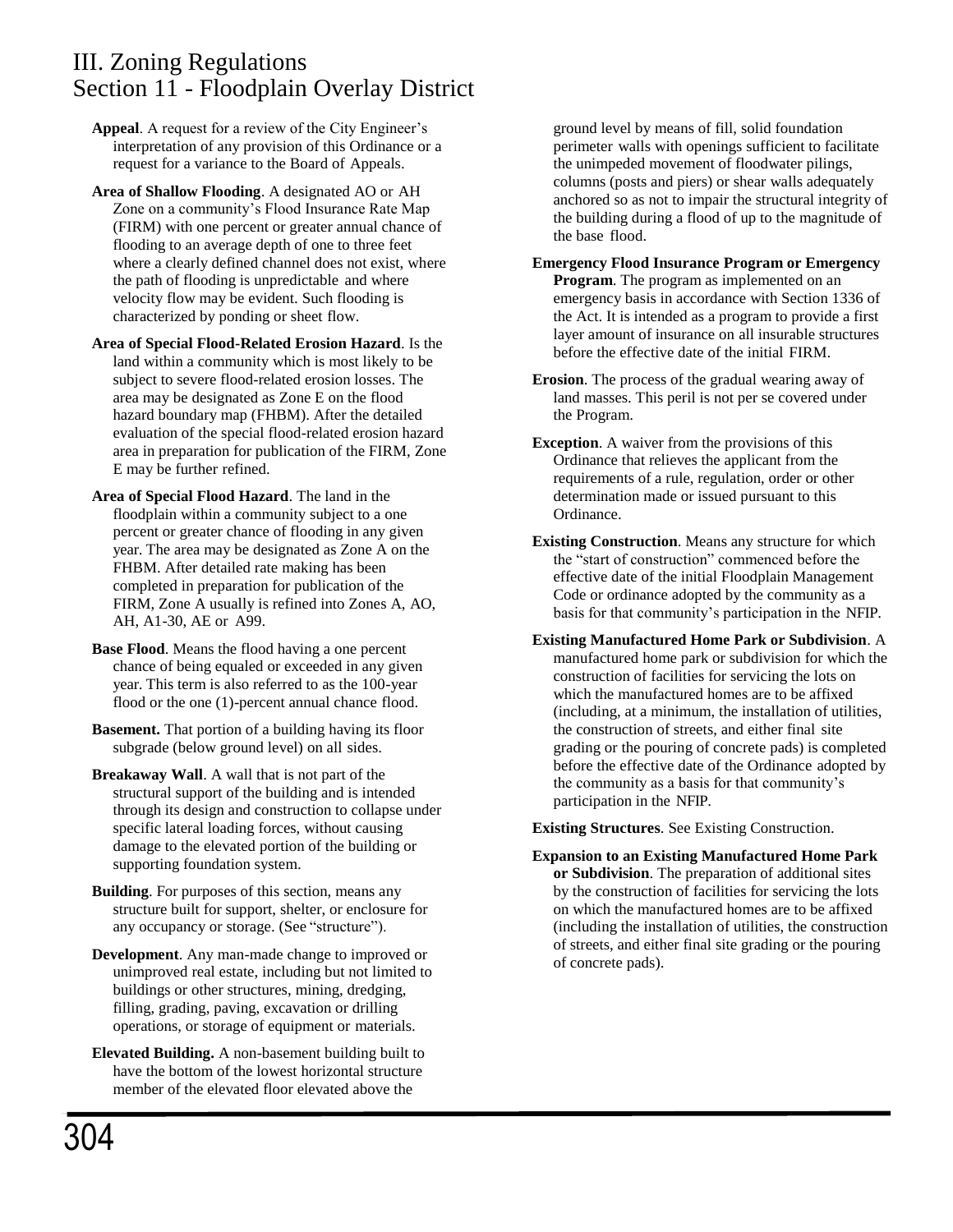- **Flood or Flooding**. A general and temporary condition of partial or complete inundation of normally dry land areas from:
	- a. The overflow of inland or tidal waters;
	- b. The unusual and rapid accumulation or runoff of surface waters from any source
- **Flood Elevation Determination**. A determination by the Administrator of the water surface elevations of the base flood, that is, the flood level that has a one percent or greater chance of occurrence in any given year.
- **Flood Elevation Study**. An examination, evaluation and determination of flood hazards and if appropriate, corresponding water surface elevations, or an examination, evaluation and determination of mudslide (i.e., mudflow) and/or flood-related erosion hazards.
- **Flood Hazard Boundary Map (FHBM).** An official map of a community, issued by the Federal Emergency Management Agency, where the boundaries of the flood related erosion areas having special hazards have been designated as Zone A,
- **Flood Insurance Rate Map (FIRM).** An official map of a community, on which the Federal Emergency Management Agency has delineated both the areas of special flood hazard and the risk premium zones applicable to the community.
- **Flood Insurance Study**. The official report provided by the Federal Emergency Management Agency. The report contains flood profiles as well as the Flood Boundary Map and the water surface elevation of the base flood.
- **Floodplain or Flood-Prone Area.** Any land area susceptible to being inundated by water from any source (see definition of "flooding").
- **Floodplain Management**. The operation of an overall program of corrective and preventive measures for reducing flood damage, including but not limited to emergency preparedness plans, flood control works and floodplain management regulations.
- **Flood Protection System.** Physical structural works for which funds have been authorized, appropriated, and expended and which have been constructed specifically to modify flooding in order to reduce the extent of the area within a community subject to a "special flood hazard" and the extent of the depths of associated flooding. Such a system typically includes
- hurricane tidal barriers, dams, reservoirs, levees or dikes. These specialized flood modifying works are constructed in conformance with sound engineering standards.
- **Floodproofing**. Any combination of structural and nonstructural additions, changes, or adjustments to structures which reduce or eliminate flood damage to real estate or improved real property, water and sanitary facilities, structures and their contents.
- **Flood-Related Erosion**. The collapse or subsidence of land along the shore of a lake or other body of water as a result of undermining caused by waves or currents of water exceeding anticipated cyclical levels or suddenly caused by an unusually high water level in a natural body of water, accompanied by a severe storm, or by an unanticipated force of nature, such as a flash flood or an abnormal tidal surge, or by some similarly unusual and unforeseeable event which results in flooding.
- **Flood-Related Erosion Area Or Flood-Related Erosion Prone Area.** A land area adjoining the shore of a lake or other body of water, which due to the composition of the shoreline or bank and high water levels or wind-driven currents, is likely to suffer flood-related erosion damage.
- **Flood-Related Erosion Area Management**. The operation of an overall program of corrective and preventive measures for reducing flood-related erosion damage, including but not limited to emergency preparedness plans, flood-related erosion control works and flood plain management regulations.
- **Floodway**. The channel of a river or other watercourse and the adjacent land areas that must be reserved in order to discharge the base flood without cumulatively increasing the water surface elevation more than a designated height.
- **Floor.** The top surface of an enclosed area in a building (including basement), i.e., top of slab in concrete slab construction or top of wood flooring in wood frame construction. The term does not include the floor of a garage used solely for parking vehicles.
- **Freeboard**. A factor of safety usually expressed in feet above a flood level for purposes of floodplain management. "Freeboard" tends to compensate for the many unknown factors that could contribute to flood heights greater than the height calculated for a selected size flood and floodway condition, such as wave action, bridge openings and the hydrological effect of urbanization of the watershed.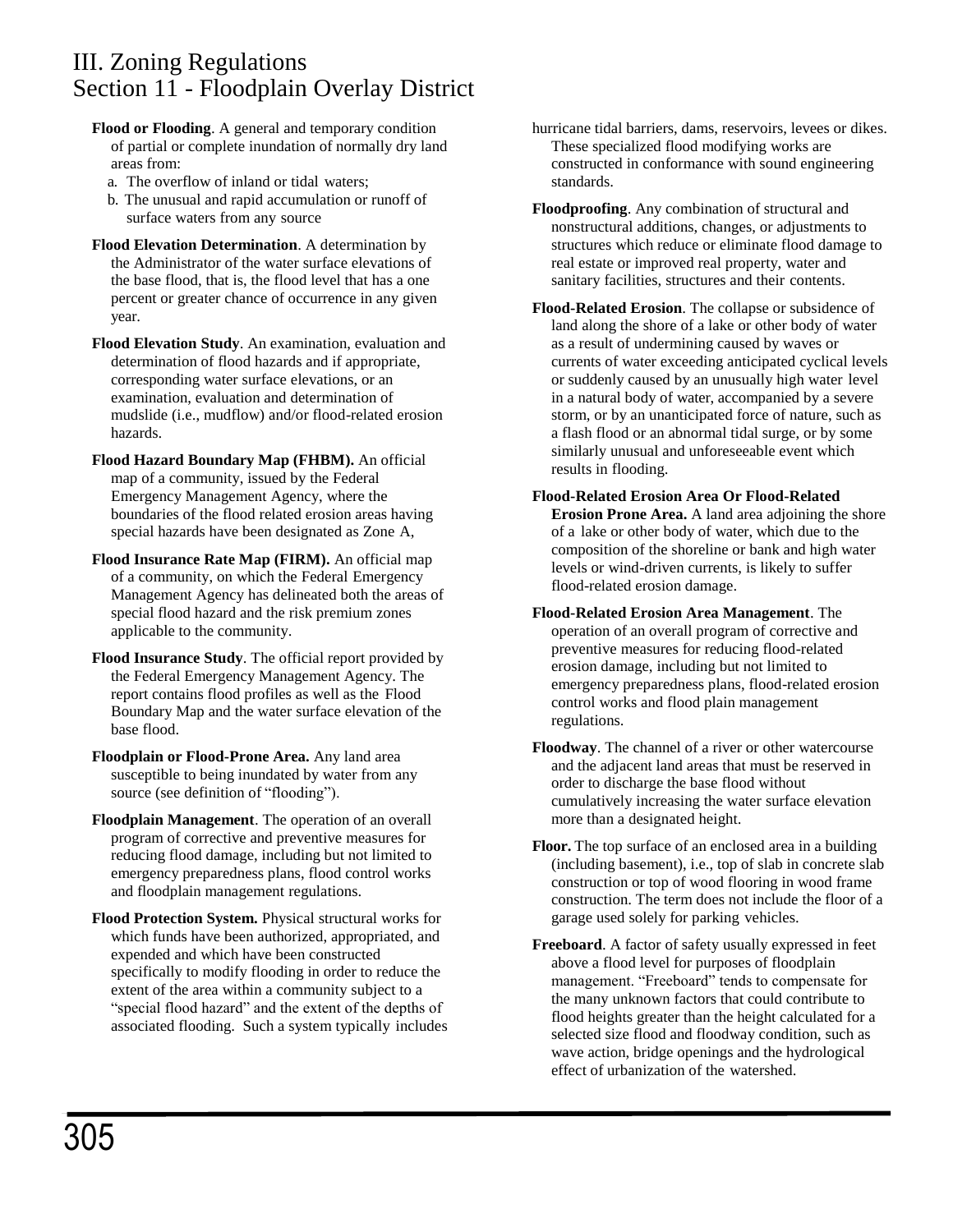- **Functionally Dependent Use**. A use that cannot perform its intended purpose unless it is located or carried out in close proximity to water. The term includes only docking facilities, port facilities that are necessary for the loading and unloading of cargo or passengers, and ship building and ship repair facilities, but does not include long-term storage or related manufacturing facilities.
- **Highest Adjacent Grade**. The highest natural elevation of the ground surface, prior to construction, next to the proposed walls of a structure.

**Historic Structure**. Any structure that is:

- a. Listed individually in the National Register of Historic Places (a listing maintained by the Department of Interior) or preliminary determined by the Secretary of the Interior as meeting the requirements for individual listing on the National Register;
- b. Certified or preliminarily determined by the Secretary of the Interior as contributing to the historical significance of a registered historic district or a district preliminarily determined by the Secretary to qualify as a registered historic district;
- c. Individually listed on a Tennessee inventory of historic places with historic preservation programs which have been approved by the Secretary of the Interior; or
- d. Individually listed on a local inventory of historic places and determined as eligible by communities with historic preservation programs that have been certified either:
	- (1) By an approved state program as determined by the Secretary of the Interior, or
	- (2) Directly by the Secretary of the Interior.
- **Levee**. A man-made structure, usually an earthen embankment, designed and constructed in accordance with sound engineering practices to contain, control, or divert the flow of water so as to provide protection from temporary flooding.
- **Levee System**. A flood protection system that consists of a levee, or levees, and associated structures, such as closure and drainage devices, which are constructed and operated in accordance with sound engineering practices.
- **Lowest Floor**. The lowest floor of the lowest enclosed area (including basement). An unfinished or flood resistant enclosure, usable solely for parking of vehicles, building access or storage in an area other than a basement area is not considered a building's

lowest floor; provided, that such enclosure is not built so as to render the structure in violation of the applicable non- elevation design requirements of this Ordinance.

- **Manufactured Home**. A structure, transportable in one or more sections, which is built on a permanent chassis and designed for use with or without a permanent foundation when attached to the required utilities. The term "manufactured home" does not include a "recreational vehicle".
- **Manufactured Home Park or Subdivision**. A parcel (or contiguous parcels) of land divided into two (2) or more manufactured home lots for rent or sale.
- **Map.** The Flood Hazard Boundary Map (FHBM) or the Flood Insurance Rate Map (FIRM) for a community issued by the Agency.
- **Mean Sea Level.** The average height of the sea for all stages of the tide. It is used as a reference for establishing various elevations within the floodplain. For purposes of this Ordinance, the term is synonymous with National Geodetic Vertical Datum (NGVD) or other datum, to which base flood elevations shown on a community's Flood Insurance Rate Map are referenced.
- **National Geodetic Vertical Datum (NGVD).** A vertical control used as a reference for establishing varying elevations within the floodplain.
- **New Construction**. Any structure for which the "start of construction" commenced on or after the effective date of this Ordinance. The term also includes any subsequent improvements to such structure.
- **New Manufactured Home Park or Subdivision**. A manufactured home park or subdivision for which the construction of facilities for servicing the lots on which the manufactured homes are to be affixed (including at a minimum, the installation of utilities, the construction of streets, and either final site grading or the pouring of concrete pads) is completed on or after the effective date of this Ordinance or the effective date of the initial Floodplain Management Ordinance and includes any subsequent improvements to such structure.
- **North American Vertical Datum (NAVD).** Means, as corrected in 1988, a vertical control used as a reference for establishing varying elevations within the floodplain.

**One hundred (100)-Year Flood**. See Base Flood.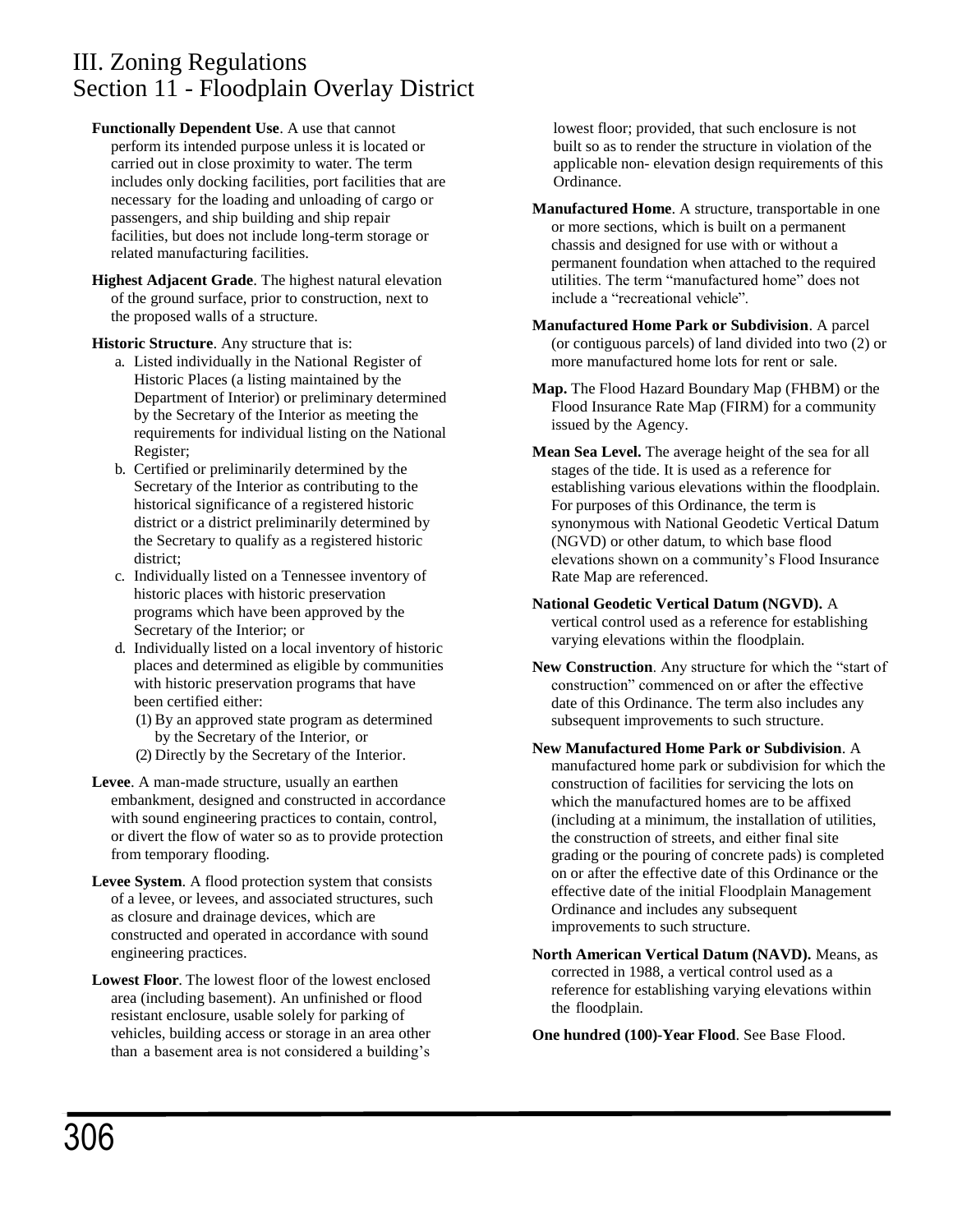- **Person**. Any individual or group of individuals, corporation, partnership, association, or any other entity, including State and local governments and agencies.
- **Reasonably Safe from Flooding**. Means base flood waters will not inundate the land or damage structures to be removed from the special flood hazard area and that any subsurface waters related to the base flood will not damage existing or proposed structures.

### **Recreational Vehicle**. A vehicle that is:

- a. Built on a single chassis;
- b. Four hundred (400) square feet or less when measured at the largest horizontal projections;
- c. Designed to be self-propelled or permanently towable by a light duty vehicle; and
- d. Designed primarily not for use as a permanent dwelling but as temporary living quarters for recreational, camping, travel, or seasonal use.
- **Regulatory Floodway**. The channel of a river or other watercourse and the adjacent land areas that must be reserved in order to discharge the base flood without cumulatively increasing the water surface elevation more than a designated height.
- **Riverine**. Relating to, formed by, or resembling a river (including tributaries), stream, brook, etc.
- **Special Flood Hazard Area.** Is the land in the floodplain within a community subject to a one percent or greater chance of flooding in any given year. The area may be designated a Zone A on the FHBM. After detailed ratemaking has been completed in preparation for publication of the FIRM, Zone A usually is refined into Zones A, AO, AH, A1- 30, AE, or A99.
- **Special Hazard Area.** An area having special flood, mudslide (i.e., mudflow) and/or flood-related erosion hazards, and shown on an FHBM or FIRM as Zone A, AO, A1-30, AE, A99, or AH.
- **Start of Construction.** Includes substantial improvement, and means the date the building permit was issued, provided the actual start of construction, repair, reconstruction, rehabilitation, addition, placement, or other improvement was within one hundred eighty (180) days of the permit date. The actual start means either the first placement of permanent construction of a structure (including a manufactured home) on a site, such as the pouring of slabs or footings, the installation of piles, the construction of columns, or any work beyond the

stage of excavation; or the placement of a manufactured home on a foundation. Permanent construction does not include land preparation, such as clearing, grading and filling; nor does it include the installation of streets and/ or walkways; nor does it include excavation for a basement, footings, piers, or foundations or the erection of temporary forms; nor does it include the installation on the property of accessory buildings, such as garages or sheds not occupied as dwelling units or not part of the main structure. For a substantial improvement, the actual start of construction means the first alteration of any wall, ceiling, floor, or other structural part of a building, whether or not that alteration affects the external dimensions of the building.

- **State Coordinating Agency (Tennessee Department of Economic and Community Development.** The agency of the state government, or other office designated by the Governor of the State or by state statute at the request of the Administrator to assist in the implementation of the National Flood Insurance Program in that state.
- **Structure.** A walled and roofed building including a gas or liquid storage tank that is principally above ground as well as a manufactured home.
- **Substantial Damage**. Damage of any origin sustained by a structure whereby the cost of restoring the structure to it's before damaged condition would equal or exceed fifty (50%) percent of the market value of the structure before the damage occurred.
- **Substantial Improvement**. Means any reconstruction, rehabilitation, addition, alteration, or other improvement of a structure in which the cost equals or exceeds fifty percent (50%) of the market value of the structure before the "start of construction" of the initial improvement. This term includes structures which have incurred "substantial damage", regardless of the actual repair work performed. The market value of the structure should be (1) the appraised value of the structure prior to the start of the initial improvement, or (2) in the case of substantial damage, the value of the structure prior to the damage occurring.

The term does not, however, include either: (1) any project for improvement of a structure to correct existing violations of State or local health, sanitary, or safety code specifications which have been preidentified by the local Code Enforcement Official and which are the minimum necessary to assure safe living conditions and not solely triggered by an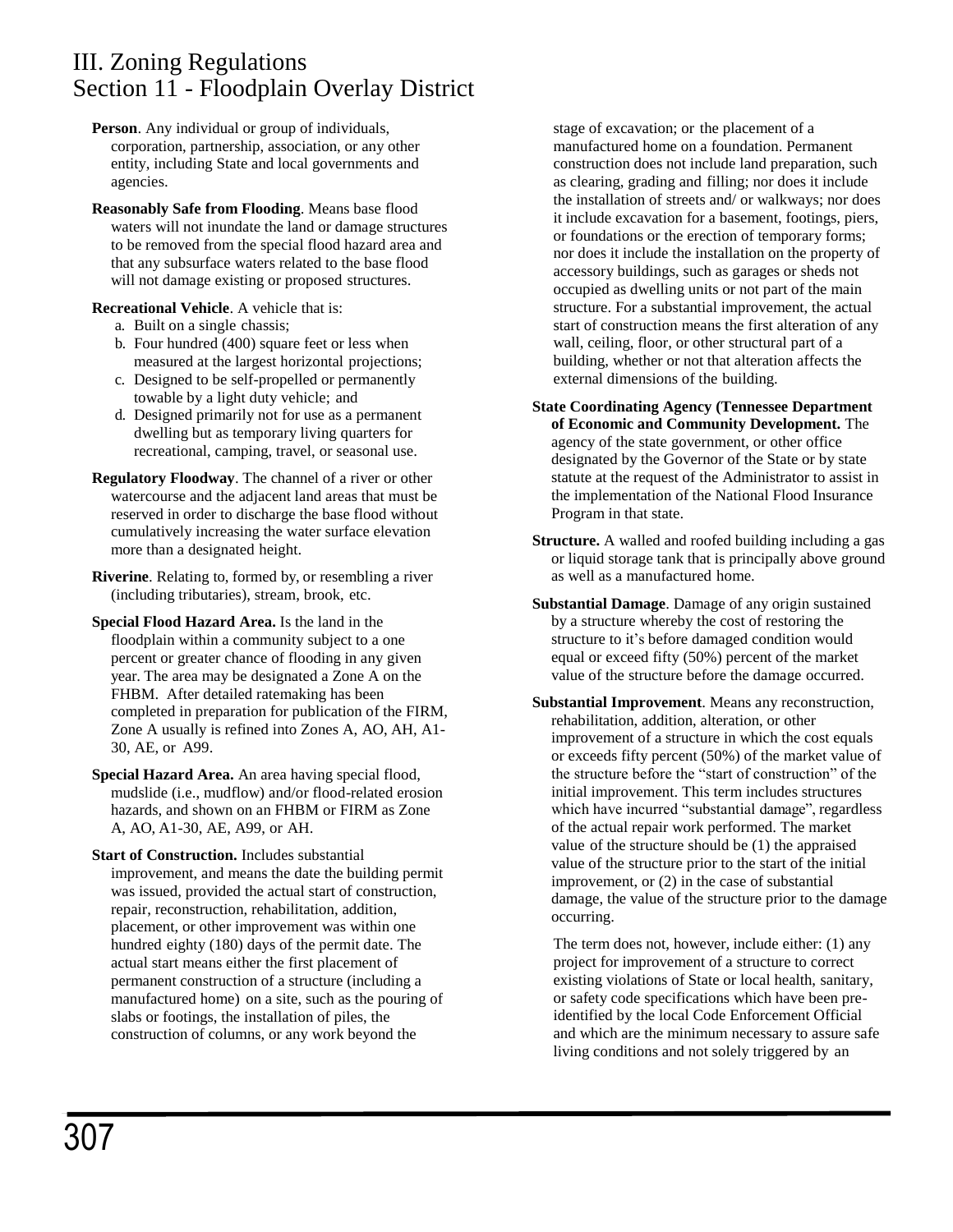improvement or repair project or; (2) any alteration of an "historic structure", provided that the alteration will not preclude the structures continued designation as an "historic structure".

#### **Substantially Improved Existing Manufactured Home Parks or Subdivisions**. Where the repair, reconstruction, rehabilitation or improvement of the streets, utilities and pads equals or exceeds fifty (50) percent of the value of the streets, utilities and pads before the repair, reconstruction or improvement commenced.

- **Variance**. A grant of relief from the requirements of this Ordinance that permits construction in a manner otherwise prohibited by this Ordinance where specific enforcement would result in unnecessary hardship.
- **Violation**. The failure of a structure or other development to be fully compliant with the community's floodplain management regulations. A structure or other development without the elevation certificate, other certification, or other evidence of compliance required in this Ordinance that is presumed to be in violation until such time as documentation is provided.
- **Water Surface Elevation**. The height, in relation to the National Geodetic Vertical Datum (NGVD) of 1929, (or other datum, where specified) of floods of various magnitudes and frequencies in the flood plains of coastal or riverine areas.

### C. Procedures and Provisions

- 1. General Provisions.
	- a. Applicability. This Chapter shall apply to all areas within the incorporated area of City of Lakeland, Tennessee.
	- b. Basis for Establishing the Areas of Special Flood Hazard. The areas of special flood hazard identified on the Lakeland, Tennessee, federal emergency management agency, flood insurance study (FIS) and flood insurance rate map (FIRM), community panel number 47157C0195G, 47157C0215G, 47157C0220G, 47157C0310G; and 47157C0330G, dated February 6, 2013, and any subsequent amendments or revisions, are adopted by reference and declared to be a part of this Ordinance.
	- c. Requirement for Development Permit. A development permit shall be required in conformity with this Chapter prior to the commencement of any development activity.
	- d Compliance. No structure or use shall hereafter be located, extended, converted or structurally altered without full compliance with the terms of this Ordinance and other applicable regulations.
- e. Abrogation and Greater Restrictions. This Ordinance is not intended to repeal, abrogate, or impair any existing easement, covenant, or deed restriction. However, where this Ordinance conflicts or overlaps with another, whichever imposes the more stringent restrictions shall prevail.
- f. Interpretation. In the interpretation and application of this Ordinance, all provisions shall be: (1) considered as minimum requirements; (2) liberally construed in favor of the governing body, and; (3) deemed neither to limit nor repeal any other powers granted under state statutes.
- g. Warning and Disclaimer of Liability. The degree of flood protection required by this Ordinance is considered reasonable for regulatory purposes and is based on scientific and engineering considerations. Larger floods can and will occur on rare occasions. Flood heights may be increased by man-made or natural causes. This Ordinance does not imply that land outside the flood hazard areas or uses permitted within such areas will be free from flooding or flood damages. This Ordinance shall not create liability on the part of the City of Lakeland, Tennessee or by any officer or employee thereof for any flood damages that result from reliance on this Ordinance or any administrative decision lawfully made hereunder.
- h. Penalties for Violation. Violation of the provisions of this Ordinance or failure to comply with any of its requirements, including violation of conditions and safeguards established in connection with grants of variance or special exceptions, shall constitute a misdemeanor punishable as other misdemeanors as provided by law. Each day such violation continues it shall be considered a separate offense. Nothing herein contained shall prevent the City of Lakeland from taking such other lawful actions to prevent or remedy any violation.
- 2. Administration.
	- a. Designation of City Engineer. The City Engineer is hereby appointed to administer and implement the provisions of this Ordinance.
	- b. Permit Procedures. Application for approval of a development shall be made to the City Engineer prior to any development activity. The development requirement may include, but is not limited to the following: plans in duplicate drawn to scale, showing the nature, location, dimensions, and elevations of the area in question; existing or proposed structures, earthen fill, storage of materials or equipment, drainage facilities. Specifically, the following information is required: (1) Application stage.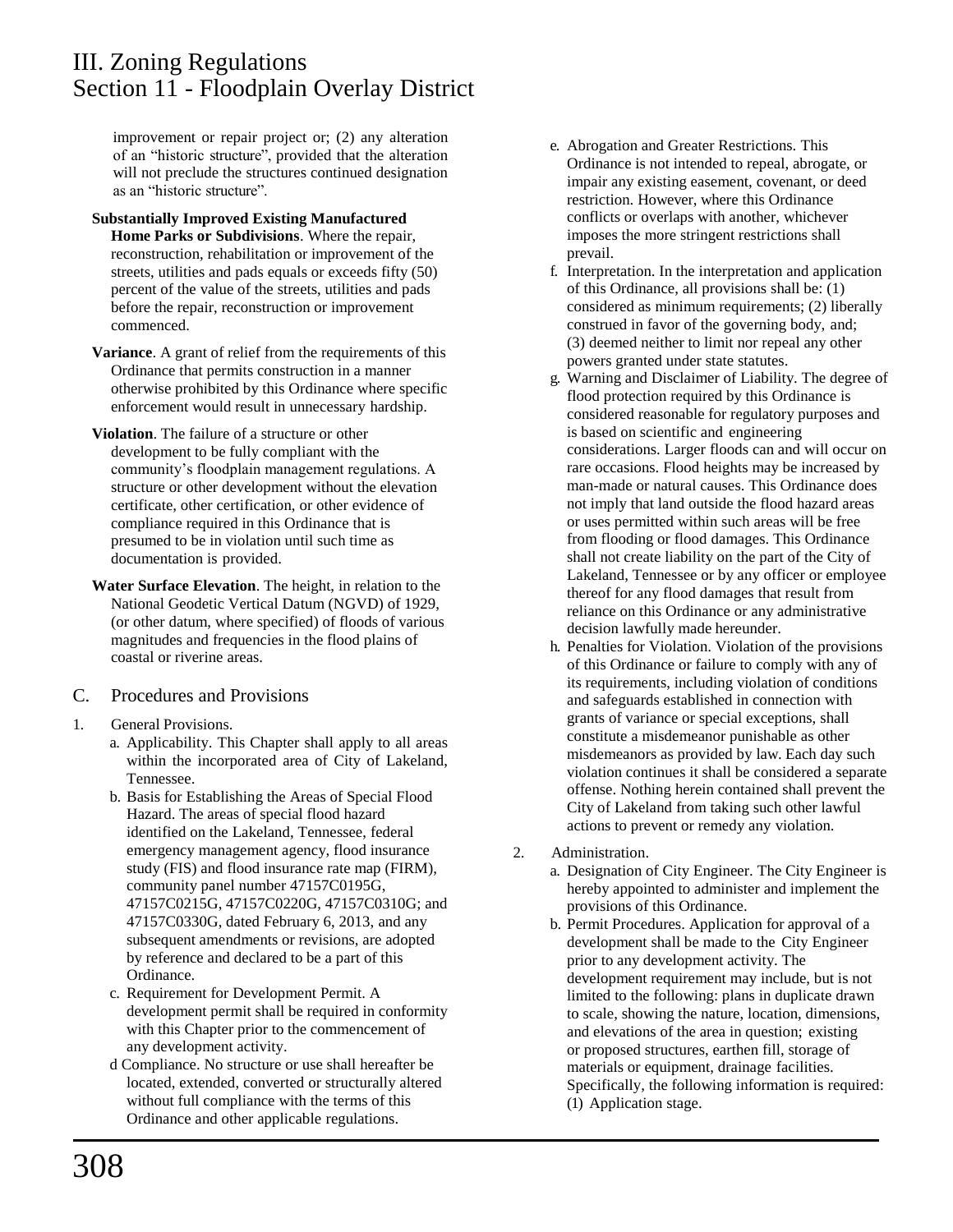- (a) Elevation in relation to mean sea level of the proposed lowest floor, including basement, of all Buildings where base flood elevations are available, or to certain height above the highest adjacent grade when applicable under this ordinance.
- (b) Elevations in relation to mean sea level, to which any non-residential building will be flood-proofed, where base flood elevation data is available or to certain height above the highest adjacent grade when applicable under this ordinance.
- (c) Certificate from a registered professional engineer or architect that the non-residential flood-proofed building will meet the floodproofing criteria in Section 3, where base flood elevation data is available.
- (d) Description of the extent to which any watercourse will be altered or relocated as a result of the proposed development.
- (2) Construction Stage.
	- (a) Within unnumbered A zones, where flood elevation data are not available, the City Engineer or Code Enforcement Official shall record the elevation of the lowest floor on the development permit. The elevation of the lowest floor shall be determined as the measurement of the lowest floor of the building relative to the highest adjacent grade. The city engineer shall record the elevation of the lowest floor on the development permit. When floodproofing is utilized for a non-residential building, said certification shall be prepared by, or under the direct supervision of, a Tennessee registered professional engineer or architect and certified by same.
	- (b) for all new construction and substantial improvements, the permit holder shall provide to the City Engineer an as-built certification of the regulatory floor elevation or flood proofing level upon the completion of the lowest floor or flood proofing.
	- (c) Any work undertaken prior to submission of the certification shall be at the permit holder's risk. The administrator shall review the above-referenced certification data. Deficiencies detected by such review shall be corrected by the permit holder immediately and prior to further work being allowed to proceed. Failure to submit the certification or failure to make said corrections required hereby shall be cause to issue a stop-work order for the project.
- 1. Any lowest floor certification made relative to mean sea level shall be prepared by or under the direct supervision of a registered land surveyor and certified by same. When flood proofing is utilized for a nonresidential building said certification shall be prepared by or under the direct supervision of, a professional engineer or architect and certified by same.
- (d) Within AE Zones, where base flood elevation data is available, any lowest floor certification made relative to mean sea level shall be prepared by or under the direct supervision of, a Tennessee registered land surveyor and certified by same. The administrator shall record the elevation of the lowest floor on the development permit. When floodproofing is utilized for a non-residential building, said certification shall be prepared by, or under the direct supervision of, a Tennessee registered professional engineer or architect and certified by same.
- c. Duties and Responsibilities of the City Engineer. Duties of the City Engineer shall include, but not be limited to:
	- (1) Review of Development Applications. The City Engineer shall review all development applications to assure that the requirements of this Ordinance have been satisfied and that proposed building sites will be reasonably safe from flooding. The developer's engineer will submit all necessary hydraulic analysis to the City Engineer.
	- (2) Provide Advice to Applicants The City Engineer shall advise applicants that additional federal or state permits may be required, and if specific federal or state permit requirements are known, require that copies of such permits be provided and maintained on file with the development permit. This shall include Section 404 of the Federal Water Pollution Control Act Amendments of 1972, 33 U. S. C. 1334.
	- (3) Notification The City Engineer shall provide notification to adjacent communities and the Tennessee Department of Economic and Community Development, prior to any alteration or relocation of a watercourse, and submission of evidence of such notification to the Federal Emergency Management Agency.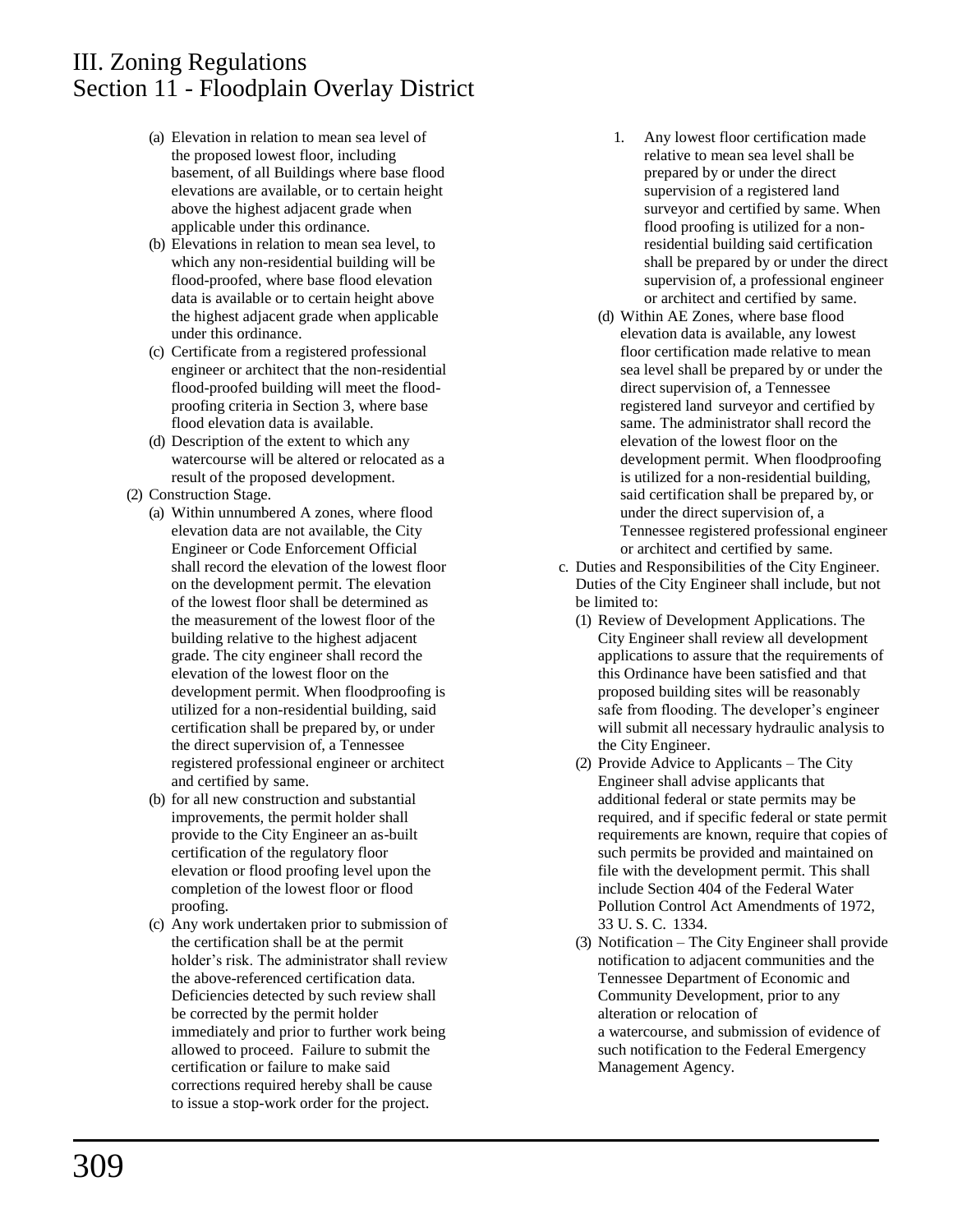- (4) Interpretation of boundaries. Where interpretation is needed as to the exact location of boundaries of the areas of special flood hazard (for example, where there appears to be a conflict between a mapped boundary and actual field conditions) the City Engineer shall make the necessary interpretation. The person contesting the location of the boundary shall be given a reasonable opportunity to appeal the interpretation as provided in Section 3.D.
- (5) Utilize flood elevation and floodway data When base flood elevation data or floodway data have not been provided by the Federal Emergency Management Agency, then the City Engineer shall obtain, review and reasonably utilize any base flood elevation and floodway data available from a Federal, State, or other source, including data developed as a result of these regulations, as criteria for requiring that new construction, substantial improvements, or other development in Zone A on the Community FIRM meet the requirements of this Ordinance. Within unnumbered A zones, where base flood elevations have not been established and where alternative data is not available, the City Engineer shall require the lowest floor of a residential building to be elevated or flood proofed to a level of at least three (3) feet above the highest adjacent grade (lowest floor and highest adjacent grade being defined in Section 2 of this ordinance). All applicable data including elevations or flood proofing certifications shall be recorded as set forth in Section 3.
- (6) Maintain records. All records pertaining to the provisions of this Ordinance shall be maintained in the office of the City Engineer and/or Code Enforcement Official and shall be open for public inspection. Permits issued under the provisions of this Ordinance shall be maintained in a separate file or marked for expedited retrieval within combined files in construction code enforcement office.
- (7) Monitor carrying capacity. Assure that the flood carrying capacity within an altered or relocated portion of any water course is maintained.
- (8) Document Building Elevations. Record the actual elevation (in relation to mean sea level or highest adjacent grade, whichever is applicable) of the lowest floor (including basement) of all new or substantially improved buildings. Survey data to be provided to construction code enforcement prior to issuance of final use and occupancy.
- (9)Document Flood-proofing of Buildings. Record the actual elevation (in relation to mean sea level or highest adjacent grade, whichever is applicable) to which the new or substantially improved buildings have been flood-proofed. This information will be kept by the City Engineer.
- (10)Obtain Certifications. When flood-proofing is utilized, the City Engineer shall obtain certification from a registered professional engineer or architect.
- 3. Provisions for Flood Hazard Reduction
	- a. General Standards. In all flood prone areas, the following provisions are required:
		- (1) Anchoring. New construction and substantial improvements shall be anchored to prevent flotation, collapse or lateral movement of the structure.
		- (2) Anchoring for Manufactured Homes. Manufactured homes shall be elevated and anchored to prevent flotation, collapse, or lateral movement. Methods of anchoring may include, but are not limited to, use of over-thetop or frame ties to ground anchors. This standard shall be in addition to and consistent with applicable state requirements for resisting wind forces;
		- (3) Construction Materials. New construction and substantial improvements shall be constructed with materials and utility equipment resistant to flood damage.
		- (4) Construction Methods. New construction or substantial improvements shall be constructed by methods and practices that minimize flood damage.
		- (5) Service Facilities. Electrical, heating, ventilation, plumbing, air conditioning equipment and other service facilities shall be designed and/or located so as to prevent water from entering or accumulating within the components during conditions of flooding.
		- (6) Water Supply Systems. New and replacement water supply systems shall be designed to minimize or eliminate infiltration of flood waters into the system;
		- (7) Sanitary Sewerage Systems. New and replacement sanitary sewage systems shall be designed to minimize or eliminate infiltration of flood waters into the systems and discharges from the systems into flood waters;
		- (8) On-site Waste Disposal Systems. On-site waste disposal systems shall be located and constructed to avoid impairment to them or contamination from them during flooding.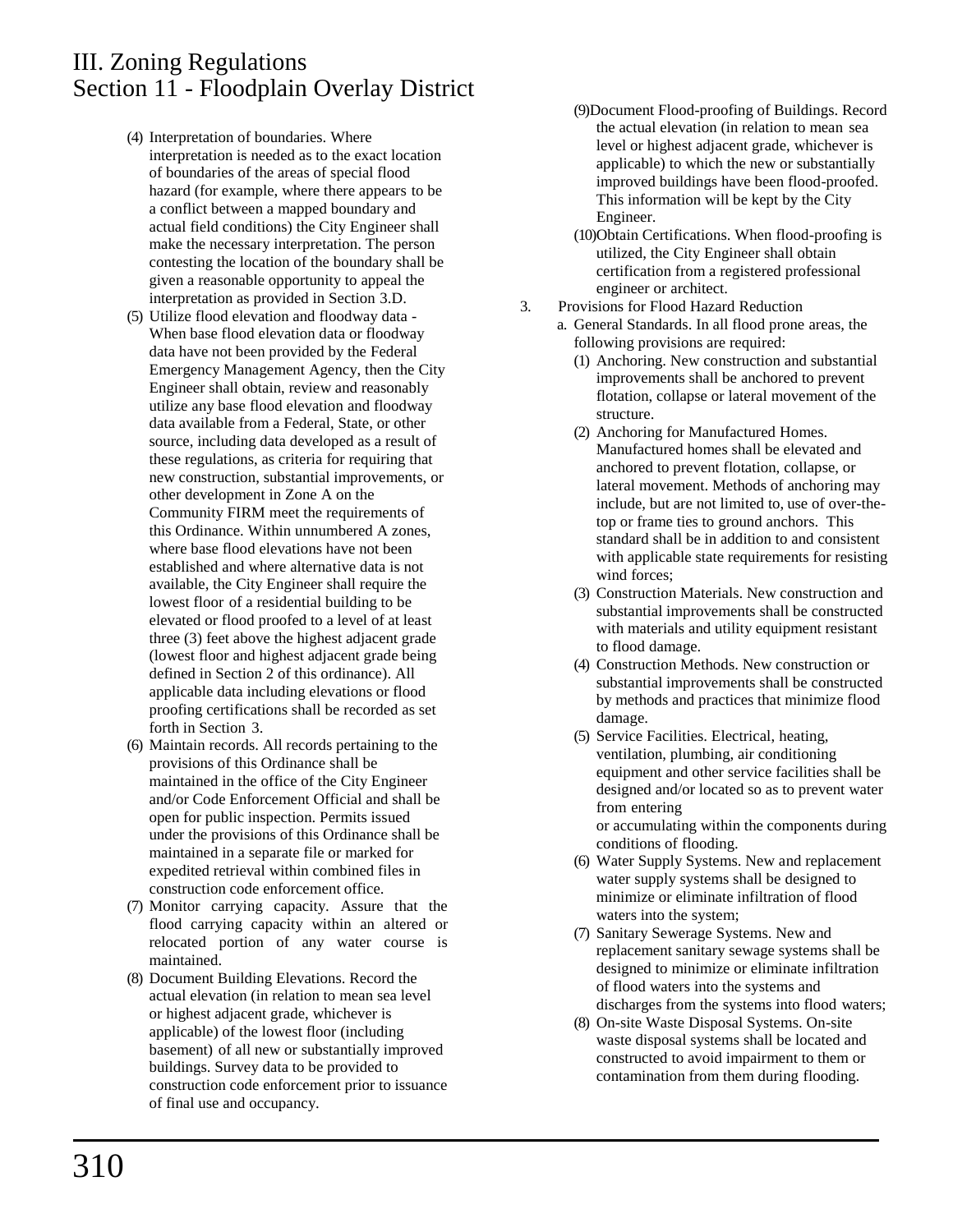- (9) Any alteration, repair, reconstruction or improvements to a building that is in compliance with the provisions of this ordinance, shall meet the requirements of "new construction" as contained in this ordinance;
- (10)Any alteration, repair, reconstruction or improvements to a building that is not in compliance with the provision of this ordinance, shall be undertaken only if said nonconformity is not further extended or replaced;
- (11)All new construction and substantial improvement proposals shall provide copies of all necessary federal and state permits, including section 404 of the federal water pollution control act amendments of 1972, 33 U.S.C. 1334;
- (12)All subdivision proposals and other proposed new development proposals shall meet the standards of paragraph 5below.
- (13)When proposed new construction and substantial improvements are partially located in an area of special flood hazard, the entire structure shall meet the standards for new construction;
- (14)When proposed new construction and substantial improvements are located in multiple flood hazard risk zones or in a flood hazard risk zone with multiple base flood elevations, the entire structure shall meet the standards for the most hazardous flood hazard risk zone and the highest base flood elevation.
- b. Specific Standards. These provisions shall apply to all areas of special flood hazard as provided herein:
	- (1) Residential Construction. Where base flood elevation data is available, new construction or substantial improvement of any residential building (or manufactured home) shall have the lowest floor, including basement elevated no lower than thirty (30) inches above the base flood elevation. Should solid foundation perimeter walls be used to elevate a structure, opening sufficient to facility the unimpeded movements of flood water shall be provided in accordance with standards of Section 3. Within unnumbered A zones,

where base flood elevations have not been established and where alternative data is not available, the city engineer shall require the lowest floor of a building to be elevated or flood proofed to a level of at least three (3) feet above the highest adjacent grade (lowest floor and highest adjacent grade being defined in Section 2 of this ordinance. All applicable data including elevations or flood proofing certifications shall be recorded as set forth in Section b.3

- (2) Non-Residential Construction. In AE zones, where base flood elevation data is available, new construction and substantial improvement of any commercial, industrial, or non-residential building, shall have the lowest floor, including basement, elevated or floodproofed to no lower than thirty (30) inches above the level of the base flood elevation. Should solid foundation perimeter walls be used to elevate a structure, openings sufficient to facilitate equalization of flood hydrostatic forces on both sides of exterior walls shall be provided in accordance with the standards of this section: "enclosures".
- (3) in approximate a zones, where base flood elevations have not been established and where alternative data is not available, new construction and substantial improvement of any commercial, industrial, or nonresidential building, shall have the lowest floor, including basement, elevated or floodproofed to no lower than three (3) feet above the highest adjacent grade (as defined in article ii). Should solid foundation perimeter walls be used to elevate a structure, openings sufficient to facilitate equalization of flood hydrostatic forces on both sides of exterior walls shall be provided in accordance with the standards of this section: "enclosures"
- (4) Non-residential buildings located in all a zones may be floodproofed, in lieu of being elevated, provided that all areas of the building below the required elevation are watertight, with walls substantially impermeable to the passage of water, and are built with structural components having the capability of resisting hydrostatic and hydrodynamic loads and the effects of buoyancy. A Tennessee registered professional engineer or architect shall certify that the design and methods of construction are in accordance with accepted standards of practice for meeting the provisions above, and shall provide such certification to the city engineer as set forth in this ordinance.
- (c)Enclosures. New construction or substantial improvements of elevated buildings that include fully enclosed areas formed by foundation and other exterior walls below the base flood elevation, shall be designed to preclude finished living space and designed to allow for the entry and exit of flood waters to automatically equalize hydrostatic flood forces on exterior walls.
	- (a) Designs for complying with this requirement must either be certified by a professional engineer or architect or meet the following minimum criteria: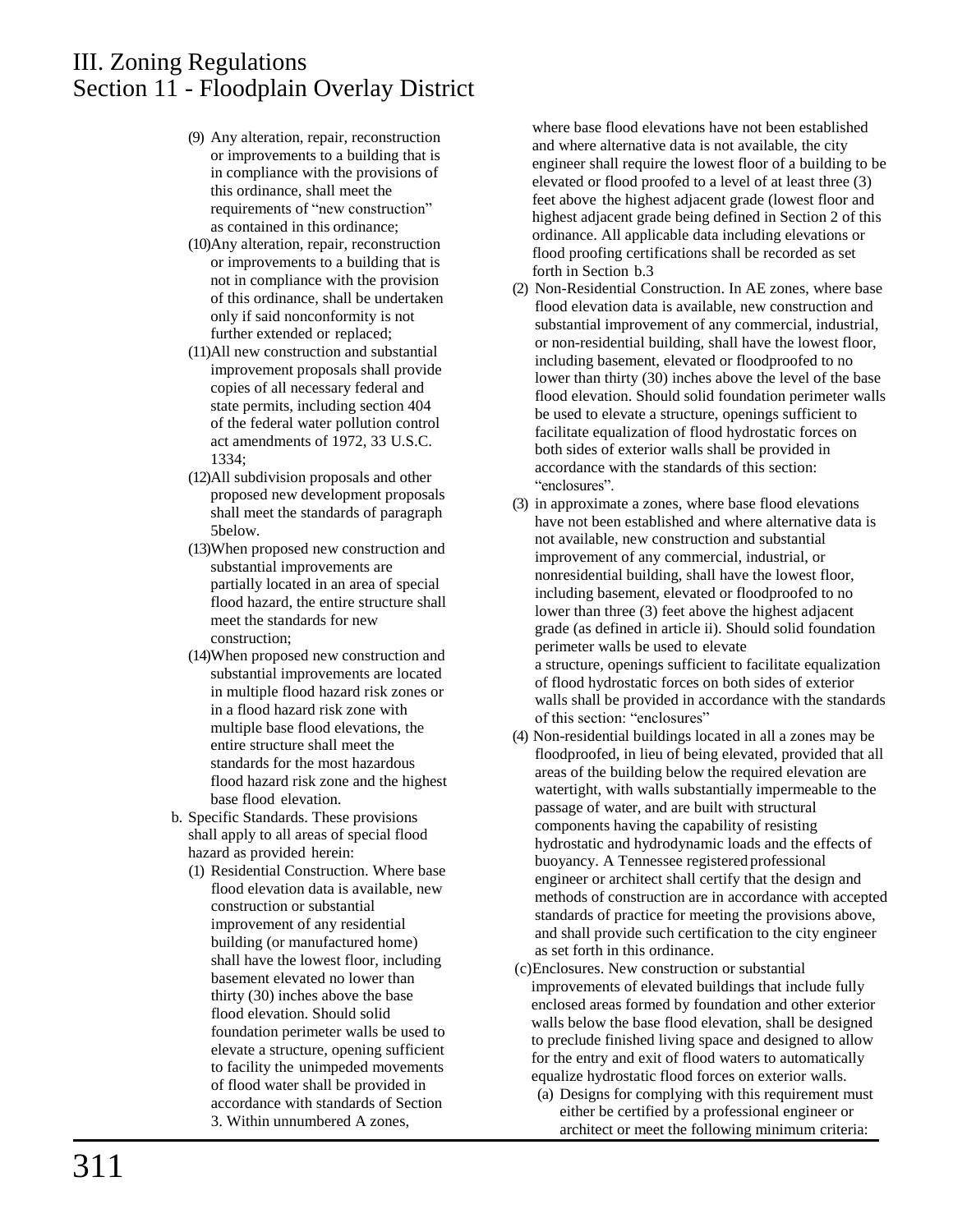- 1. Provide a minimum of two openings having a total net area of not less than one square inch for every square foot of enclosed area subject to flooding.
- 2. The bottom of all openings shall be no higher than one foot above grade; and
- 3. Openings may be equipped with screens, louvers, valves or other coverings or devices provided they permit the automatic flow of floodwaters in both directions.
- (b) Access to the enclosed area shall be the minimum necessary to allow for parking of vehicles (garage door) or limited storage of maintenance equipment used in connection with the premises (standard exterior door) or entry to the living area (stairway or elevator); and
- (c) The interior portion of such enclosed area shall not be partitioned or finished into separate rooms in such a way as to impede the movement of floodwaters and all such petitions shall comply with the provisions of Section 3 of this Ordinance.
- (4) Standards for Manufactured Homes and Recreational Vehicles
	- (a) All manufactured homes placed, or substantially improved, on individual lots or parcels, in expansions of existing manufactured home parks or subdivisions, or in substantially improved manufactured home parks or subdivisions, must meet all the requirements of new construction, including elevations and anchoring.
	- (b) All manufactured homes placed or substantially improved in an existing manufactured home park or subdivision must be elevated so that either:
		- (1) In AE zones, with base flood elevations, the lowest floor of the manufactured home is elevated on a permanent foundation no lower than thirty (30) inches above the level of the base flood elevation; or;
		- (2) In approximate a zones, without base flood elevations, the manufactured home chassis is elevated and supported by reinforced piers or other foundation elements at least three (3) feet in height above the highest adjacent grade.
		- (3) In or outside of an existing or new manufactured home park or subdivision, or in an expansion of an existing manufactured home park or subdivision, on which a manufactured

home has incurred "substantial damage" as the result of a flood, any manufactured home placed or substantially improved must meet the standards of Section 3.

- (4) All manufactured homes must be securely anchored to an adequately anchored foundation system to resist flotation, collapse and lateral movement.
- (5) All recreational vehicles placed on identified flood hazard sites must either:
	- a. Be on the site for fewer than one hundred eighty (180) consecutive days;
	- b. Be fully licensed and ready for highway use. A recreational vehicle is ready for highway use if it is licensed, on its wheels or jacking system, attached to the site only by quick disconnect type utilities and security devices, and has no permanently attached structures or additions.
	- c. The recreational vehicle must meet all the requirements for new construction, including the anchoring and elevation requirements of this section above if on the site for longer than one hundred eighty (180) consecutive days.
	- d. Absent base flood elevations the manufactured home chassis is elevated and supported by reinforced piers (or other foundation elements) at least three (3) feet in height above the highest adjacent grade.
- c. Standards for subdivisions and other proposed new development proposals
	- 1. Subdivisions and other proposed new developments, including manufactured home parks, shall be reviewed to determine whether such proposals will be reasonably safe from flooding.
	- 2. All subdivision and other proposed new development proposals shall be consistent with the need to minimize flood damage.
	- 3. All subdivision and other proposed new development proposals shall have public utilities and facilities such as sewer, gas, electrical and water systems located and constructed to minimize or eliminate flood damage.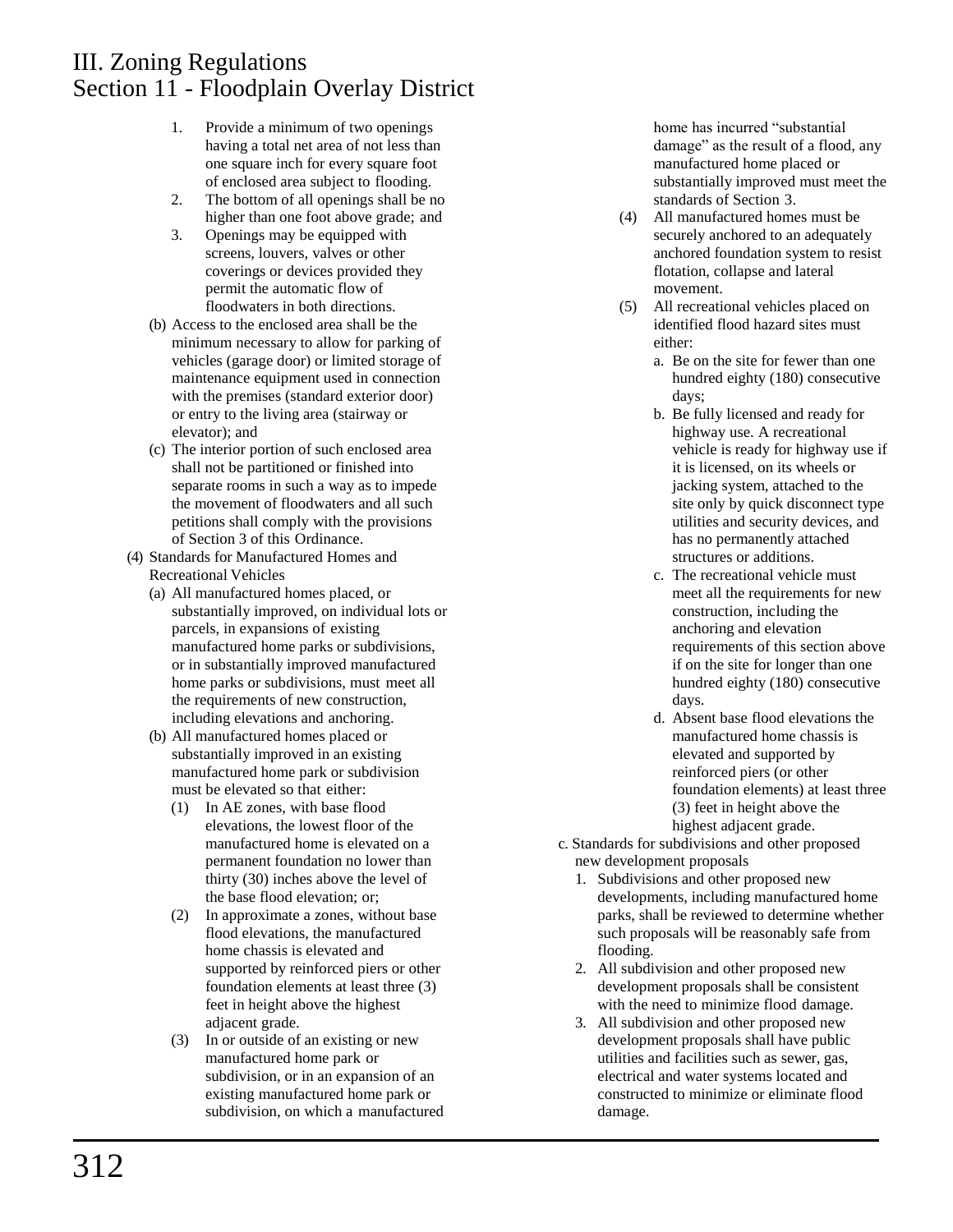- 4. All subdivision and other proposed new development proposals shall have adequate drainage provided to reduce exposure to flood hazards.
- 5. In all approximate "a" zones require that all new subdivision proposals and other proposed developments (including proposals for manufactured home parks and subdivisions) greater than 50 lots or 5 acres, whichever is the lesser, include within such proposals base flood elevation data.
- d. Standards for Areas of Special Flood Hazard Zones AE With Established Base Flood Elevation But Without Floodways Designated – Located within the areas of special flood hazard established in Section 3, where streams exist with base flood data provided but where no floodways have been provided, (Zone AE) the following provisions apply:
	- (1) Certification for Encroachments. No encroachments, including fill material, new structures or substantial improvements shall be located within areas of special flood hazard, unless certification by a registered professional engineer is provided demonstrating that the cumulative effect of the proposed development, when combined with all other existing and anticipated development, will not increase the water surface elevation of the base flood more than one (1) foot at any point within the community. The engineering certification should be supported by technical data that conforms to standard hydraulic engineering principles.
	- (2) Elevating or Flood-proofing. New construction or substantial improvements of buildings shall be elevated or flood-proofed to elevations established in accordance with Section 3.
- e. Standards for Areas of Shallow Flooding (AO and AH Zones). Located within the areas of special flood hazard established in Section 3 are areas designated as shallow flooding areas. These areas have special flood hazards associated with base flood depths of one (1) to three (3) feet where a clearly defined channel does not exist and where the path of flooding is unpredictable and indeterminate; therefore, the following provisions apply:
	- (1) All new construction and substantial improvements of residential buildings and nonresidential buildings shall have the lowest floor, including basement, elevated to at least thirty inches above the flood depth number specified on the Flood Insurance Rate Map, in feet, above the highest adjacent grade. If no flood depth number is specified, the lowest floor, including basement, shall be elevated, at least

three (3) feet above the highest adjacent grade. Openings sufficient to facilitate the unimpeded movements of floodwaters shall be provided in accordance with standards of Section 3 and "elevated buildings".

- (2) All new construction and substantial improvements of nonresidential buildings may be flood-proofed in lieu of elevation. the structure together with attendant utility and sanitary facilities must be flood proofed and designed water tight to be completely flood proofed to at least one (1) foot above the specified firm flood level with walls substantially impermeable to the passage of water and with structural components having the capability of resisting hydrostatic and hydrodynamic loads and the effects of buoyancy.
	- (a) If no depth number is specified, the lowest floor, including basement, shall be flood proofed to at least three (3) feet above the highest adjacent grade. A registered professional engineer or architect shall certify that the design and methods of construction are in accordance with accepted standards of practice for meeting the provisions of this ordinance and shall provide such certification to the city engineer as set forth above and as required in Section 3.
	- (b) Adequate drainage paths shall be provided around slopes to guide floodwaters around and away from proposed structures.
	- (c) The administrator shall certify the elevation or the highest adjacent grade, where applicable, and the record shall become a permanent part of the permit file.
- (3) Drainage Paths. Adequate drainage paths shall be provided around slopes to guide floodwaters around and away from proposed structures.
- f. Standards for Areas Protected by Flood Protection System (A-99 Zones). Located within the areas of special flood hazard established in Section 3.B are areas of the one hundred (100)-year floodplain protected by a flood protection system but where base flood elevations and flood hazard factors have not been determined. Within these areas (A-99 Zones), all provisions of Section 3 shall apply.
- g. Standards for Areas of Special Flood Hazard with Established Base Flood Elevation and with Floodways Designated. Located within the areas of special flood hazard established in Section 3 are areas designated as floodways. A floodway may be an extremely hazardous area due to the velocity of floodwaters, debris or erosion potential. In addition, the area must remain free of encroachment in order to allow for discharge of the base flood without increased flood heights and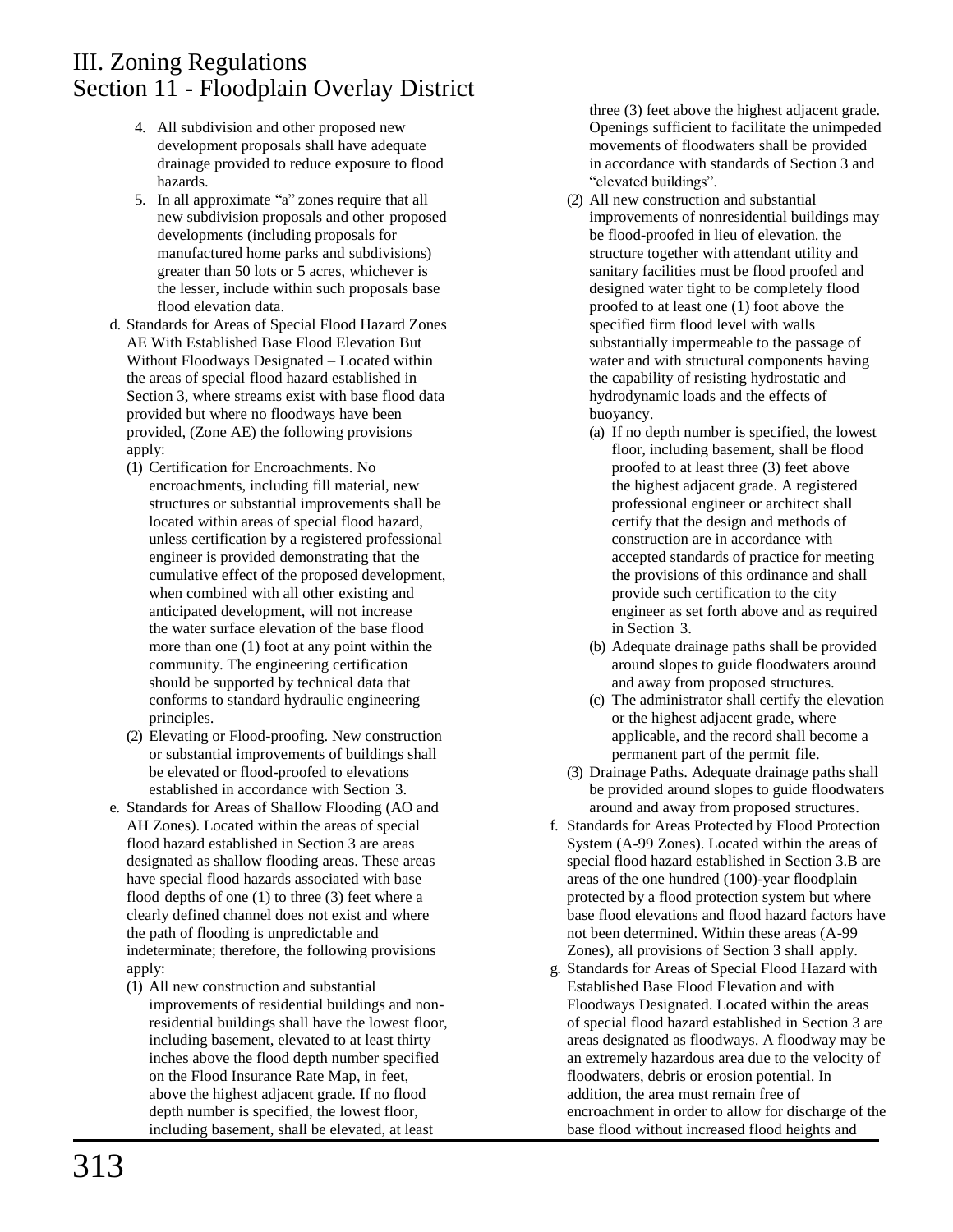velocities. Therefore, the following provisions shall apply:

- (1) Encroachments are prohibited, including earthen fill material, new construction, substantial improvements or other developments within the regulatory floodway. Development may be permitted however, provided it is demonstrated through hydrologic and hydraulic analyses performed in accordance with standard engineering practices that the cumulative effect of the proposed encroachments or new development, when combined with all other existing and anticipated development, shall not result in any increase the water surface elevation of the base flood level, velocities or floodway widths during the occurrence of a base flood discharge at any point within the community. A registered professional engineer must provide supporting technical data and certification thereof.
- (2) New construction or substantial improvement of buildings shall comply with all applicable flood hazard reduction provision of Section 3.
- h. Standards for Areas of Special Flood Hazard with Established Base Flood Elevations but Without Floodways Designated (AE Zones)- Located within the City of Lakeland established in Section 3 where streams exist with base flood data provided but where no floodways have been designated (Zones AE) the following provisions apply
	- (1) No encroachments, including fill material, new structures or substantial improvements shall be located within areas of special flood hazard, unless certification by a registered professional engineer is provided demonstrating that the cumulative effect of the proposed development, when combined with all other existing and anticipated development, will not increase the water surface elevation of the base flood more than one (1) foot an any point within the community. The engineering certification should be supported by technical data that conforms to standard hydraulic engineering principles.
	- (2) New construction or substantial improvements of buildings shall be elevated or flood-proofed to elevations established in accordance with Section 3.
- i. Standards for Streams Without Established Base Flood Elevations or Floodways (A Zones). Located within the areas of special flood hazard established in article iii, where streams exist, but no base flood data has been provided (A Zones), or where a floodway has not been delineated, the following provisions shall apply:
- (1) When base flood elevation data or floodway data have not been provided in accordance with Section 3, then the city engineer shall obtain, review and reasonably utilize any scientific or historic base flood elevation and floodway data available from a federal, state or other source, in order to administer the provisions of Section 3. Only if data is not available from these sources, then the following provisions ( $\&c)$ shall apply:
- (2) No encroachments, including structures or fill material, shall be located within an area equal to the width of the stream or twenty feet, whichever is greater, measured from the top of the stream bank, unless certification by registered professional engineer is provided demonstrating that the cumulative effect of the proposed development, when combined with all other existing and anticipated development, will not increase the water surface elevation of the base flood more than one (1) foot at any point within the community. The engineering certification should be supported by technical data that conforms to standard hydraulic engineering principles.
- (3) In special flood hazard areas without base flood elevation data, new construction or substantial improvements of existing shall have the lowest floor of the lowest enclosed area (including basement) elevated no less than three (3) feet above the highest adjacent grade at the building site. Openings sufficient to facilitate the unimpeded movements of floodwaters shall be provided in accordance with the standards of Section 3 and "elevated buildings".
- j. Standards for Subdivision. Subdivisions and other proposed new developments, including manufactured home parks or subdivisions, shall be reviewed to determine whether such proposals will be reasonably safe from flooding. All subdivision proposals shall be consistent with the need to minimize flood damage. If a subdivision proposal or other proposed new development is in a floodprone area, any such proposals shall be reviewed to ensure that:
	- (1) Public Utilities and Facilities. All subdivision proposals shall have public utilities and facilities such as sewer, gas, electrical and water systems located and constructed to minimize or eliminate flood damage.
	- (2) Drainage. All subdivision proposals shall have adequate drainage provided to reduce exposure to flood hazards.
	- (3) Base Flood Elevation Data. Base flood elevation data shall be provided for subdivision proposals and other proposed development (including manufactured home parks and subdivisions) which is greater than fifty (50)